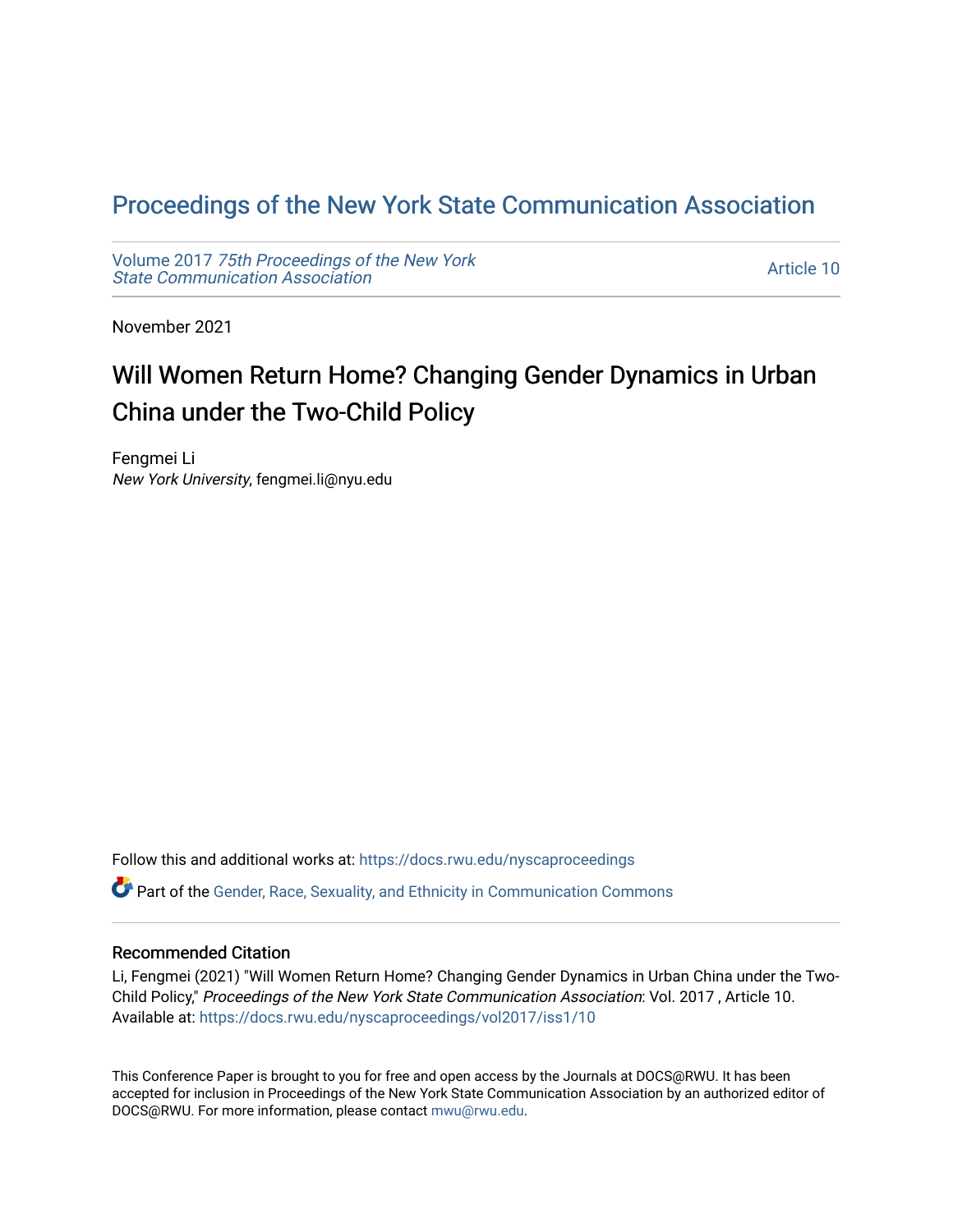# **Will Women Return Home? Changing Gender Dynamics in Urban China under the Two-Child Policy**

**Fengmei Li,** *New York University*

**Conference Paper (Graduate)**

#### **Abstract**

Examining online discourses concerning the recent policy shift in China from the One-Child Policy to the Two-Child Policy, this study organizes the online discussions on Zhihu.com and analyses how those posts reflect the changing gender norms in urban China. Data collected from Zhihu.com under the topic of "the second child" address family conflicts and parental concerns stimulated by the policy shift as well as worries about whether the new policy will intensify gender discrimination. Based on the data, the study comes to two conclusions: firstly, the "son preference" tradition is dwindling as generations pass on, and secondly, urban women tend to embrace the notion of gender equality and fight against tradition. Future research in this area may track the promulgation and implementation of supportive policies that are in line with the Two-Child Policy and further examine their influences on gender dynamics both in family environments and workplace of contemporary urban China.

*Keywords:* gender norms, Two-Child Policy, urban China, Zhihu

#### **Introduction**

In April 2016, an old couple living in Liuyang, Hunan province, wrote a sevenpage long "ask-for-grandson" letter directly to their daughter-in-law Zheng after their fruitless attempts to persuade their son to have another baby. The letter reads: "Zheng, you two can afford an apartment and a car, why cannot you afford another person? …Our greatest desire for now is that you two can have another child, a son. But you only told us to wait either for another five years or for another two years—never actual promises or plans…" Not even finishing reading the letter, Zheng cried and told her husband: "Enough with all this! Let's simply get divorced" (Ling Zhang, 2016).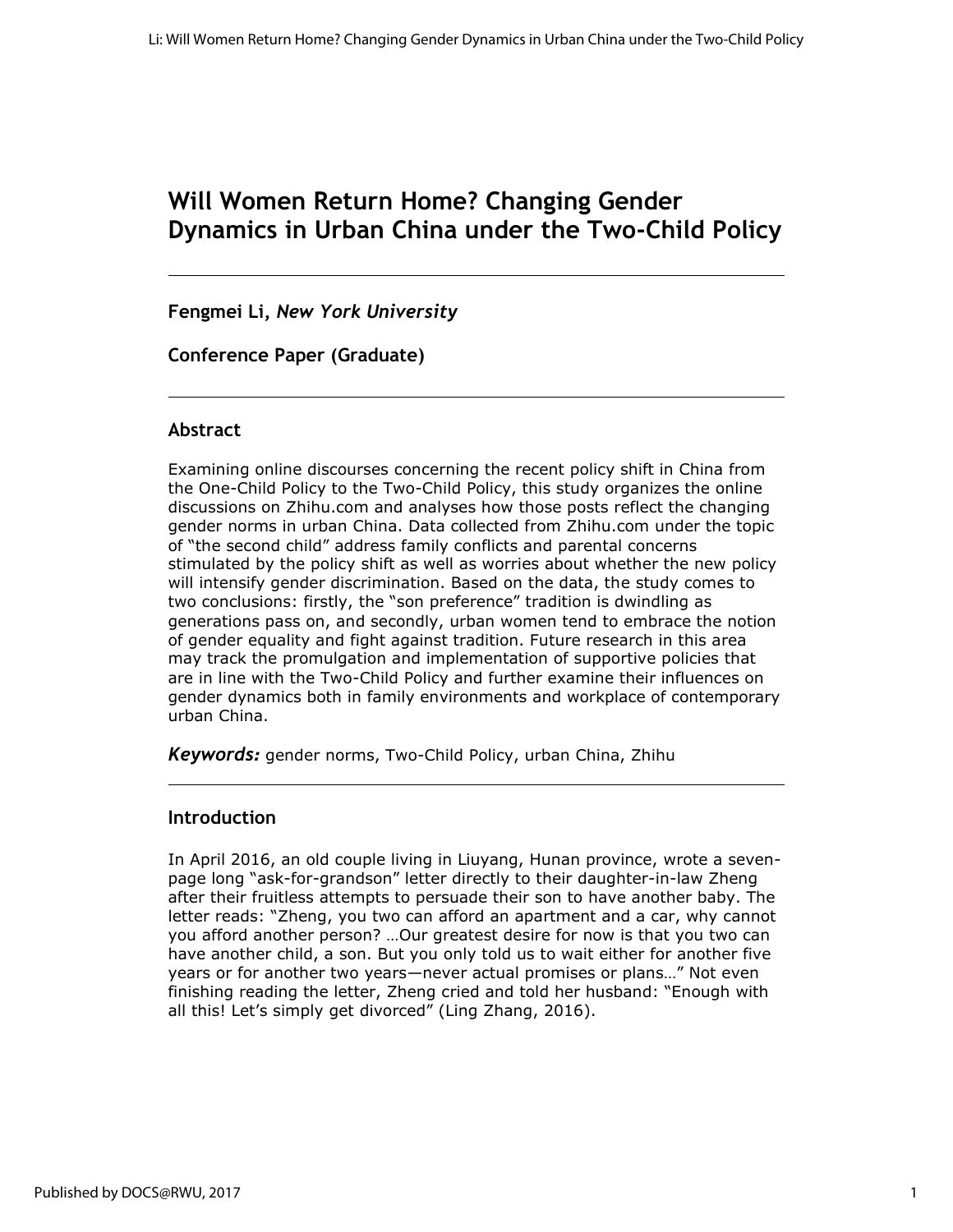The headline story recounted above may sound sensational and astonishing, but it is, in fact, just one out of thousands of life stories happening in households across China since its recent fertility policy shifts. China relaxed the One-Child Policy nationwide in November 2013 after enforcing it for more than 30 years, allowing married couples to have two children if either parent is him or herself an only child in the family. Two years later, by the end of 2015, the government officially abolished the One-Child Policy and replaced it with the Two-Child Policy. The sudden change of the policy entails huge impacts on the daily lives of the individuals, bringing forth conjugal conflicts, generational clashes, as well as tremendous confusion about an essential life decision: whether to have a second child.

Along with the family conflicts brought forth by this social change, social norms such as cultural values and gender scripts may as well be subject to change. As explained by Blumer (1969), human society is by no means a fixed product. Rather, it is a formative process of human interactions which requires a lot of "defining what to do" and "interpreting definitions" (p. 110). Therefore, shifting historical circumstances such as the implementation of population policies might modify or even reshape the social norms because people may start to interpret and interact in different ways in a different social context.

Before the recent shift to the Two-Child Policy, scholars in related fields have done extensive work examining how the lives of urban individuals in China underwent huge changes brought about by the One-Child Policy in the past three decades. Particularly, Fong (2004) has argued that singleton daughters have benefited from the demographic pattern produced by the policy because they do not have to compete with their male siblings for parental investment and educational resources in this traditionally patriarchal society (Fong, 2004). Many researchers also believe that the One-Child Policy not only weakened patriarchal social traditions but contributed to the progress towards gender equality in terms of a rising social status of urban Chinese women (Deutsch, 2006; Fong, 2004; Tsui & Rich, 2002).

Now that China gradually shifted its fertility policy again from one child per family to two children per family, it draws our attention to whether or in what way the Two-Child Policy will again alter the gender dynamics in urban China. This topic is particularly worth examining at this point for two reasons. Firstly, as the new policy has just taken effect since the beginning of 2016, this study may help policymakers promptly identify family conflicts and personal concerns that are likely triggered by the new policy and clashing gender beliefs. Secondly, this young generation of parents are mostly the grown-ups of the singletons produced by the One-Child Policy. This study, therefore, can also provide insights into whether previous studies' arguments about the changing gender beliefs in the only children generation still hold true as the singletons grow up and become parents themselves.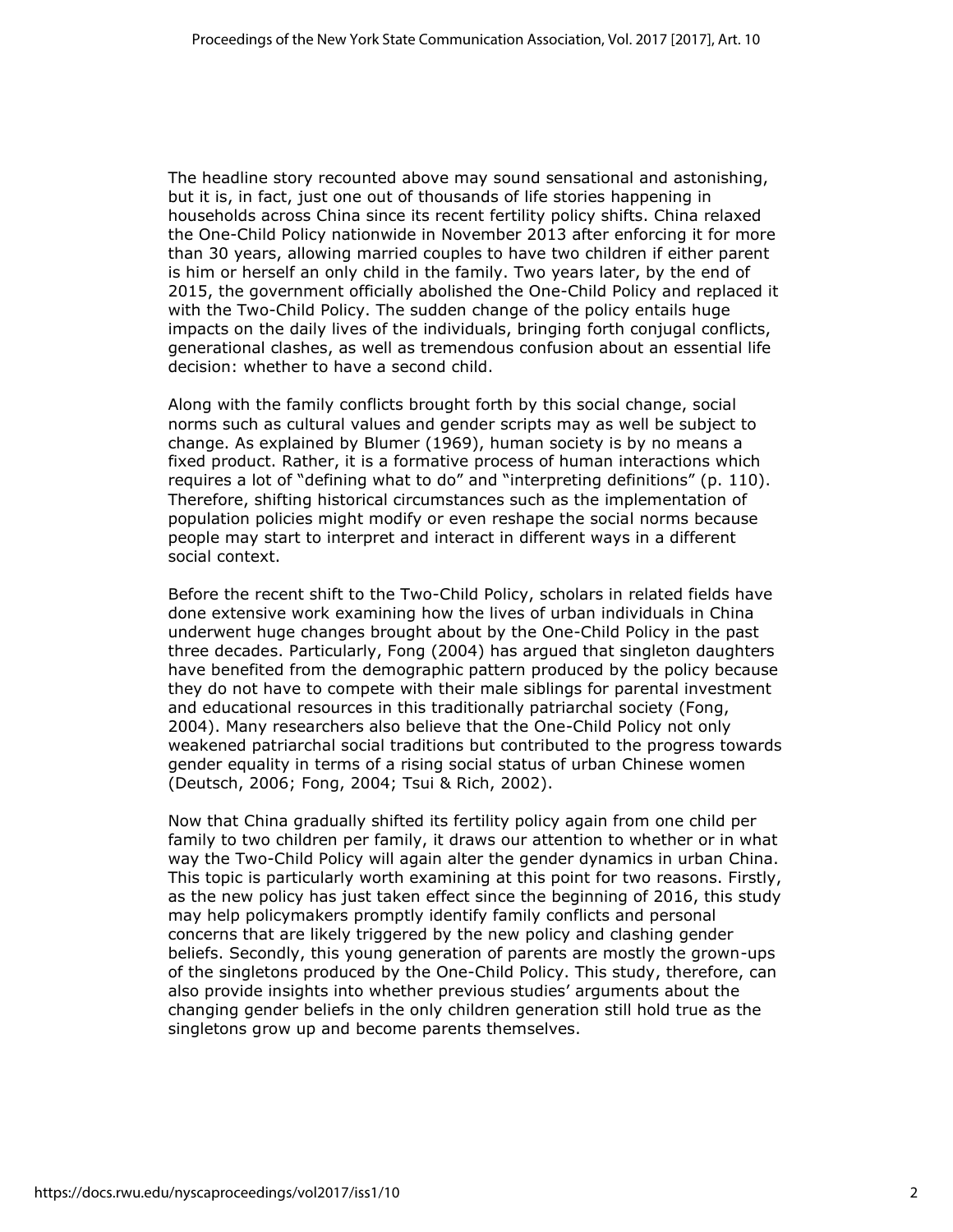China's population policies, the One-Child Policy in particular, have been influencing urban women's social status in this traditional patriarchal society. Previous studies have tried to depict an accurate and panoramic picture of the changing gender dynamics under the One-Child Policy era from different perspectives—gender ratio, marriage bargaining power, educational attainment, employment rate, and media effect. Now that the fertility policy has shifted from the One-Child Policy to the Two-Child Policy, it raises the question how this new social change will again impact the progress of gender equality in this society. Since the official abolishment of the One-Child Policy was only one year ago, it is unlikely that this paper can dig into the long-term impact of the new policy due to its relatively short time of implementation. Hence, I set up this project as an exploratory study of the social shift's potential influence on the gender dynamics in urban China reflected by social discourses emerged online. With special attention to the life of the individual, my core research question is: How does the online discourse about the TwoChild Policy reflect the changing gender dynamics in urban China?

#### **Methodology**

This paper qualitatively examines the discussions held online concerning the Two-Child Policy. On the one hand, the qualitative method of analysis focuses on the themes and meanings of the language used in the database rather than statistical inferences from the frequency of occurrence of specific texts. On the other hand, the qualitative method is mainly inductive (Zhang & Wildemuth, 2016), which fits with the current study in that this study is also exploratory at this stage since this relatively new social transition has yet unknown and unclear potential impact or consequences.

#### **Site of Research**

The study examines Zhihu.com, a Chinese question-and-answer website, as the site of this investigation. "Zhihu" in traditional Chinese means "Do you know?" This site is similar to the American website Quora, where topics, questions, and answers are all generated by its users. Founded at the beginning of 2011, this website has grown exponentially. By March 2015, its number of registered users has reached 17 million whereas the number of monthly active users hit 100 million. Today, Internet users in China, especially millennials and those with relatively higher education and higher income levels, increasingly resort to Zhihu.com for relatively more reliable knowledge and advice from experts in various areas.  $1$ 

<sup>1</sup> Social and Media Networks Report - China - May 2015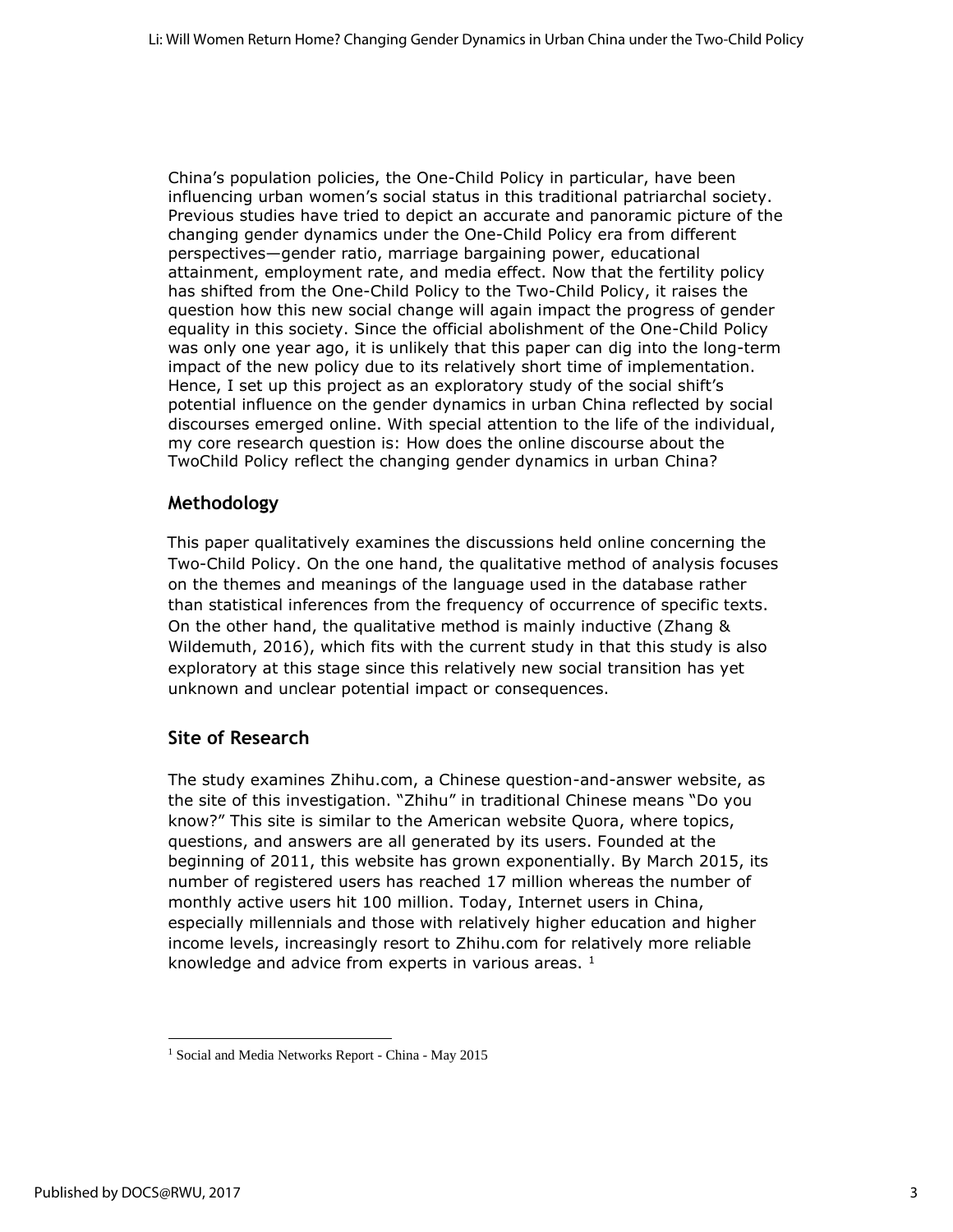#### **Data Collection and Analysis**

Zhihu only shows the viewers the time when a response is either first created or last edited. In other words, once a response is edited by its author, the original time posted cannot be found online. Meanwhile, the time a question is created or edited is not shown. Thus, my data pool only contains the time information when the responses were generated or last edited. The earliest response in my database was posted on Mar. 18<sup>th</sup>, 2013 while the latest one was on Jan.  $10<sup>th</sup>$ , 2017, the day before the data collection.

Through analyzing the data, codes, code groups and free codes (codes without a code group) emerged inductively. Some of the code groups were "gender", "policy", "relationships between children." Some of the codes were "the age gap," "the only children," "the second child's surname," "divorce" etc. Some of the free codes were "conflicts," "cultural values," "sarcasm," "Zhihu the platform" etc. The code groups, codes, and free codes then helped categorize the data into individual themes and subthemes, which then formed the units of analysis for this research. All data are in Mandarin Chinese when coded in ATLAS.ti, a qualitative data analysis and research software. The codes, code groups and free codes emerged are all in Mandarin as well. Only the selected quotations were translated into English for the results and discussion section.

#### **Results**

Through a close analysis of the posts collected from this online venue, I found that three themes inductively emerged from this database. First of all, it is obvious to notice that there are various kinds of family conflicts brought forth by the policy change. Both conjugal conflicts and generational conflicts are involved in various situations. Secondly, if we focus more on the younger generation of parents themselves, I found that they have their own considerations and confusion in regards to raising two children, which are different from the older generation's concerns. Thirdly, online participants are also concerned with macro-level issues regarding this social change. Namely, many users are giving their own opinions about the reasons and possible impact of this policy change. For the purpose of this study, I will only report macro-level discussions on the topic of whether the new policy will intensify gender discrimination in the workplace.

#### **I. Family Conflicts Brought about by the Policy Shift**

The clash of gender beliefs can easily lead to various types of family conflicts. The first two kinds of conflicts that are discussed in this section capture the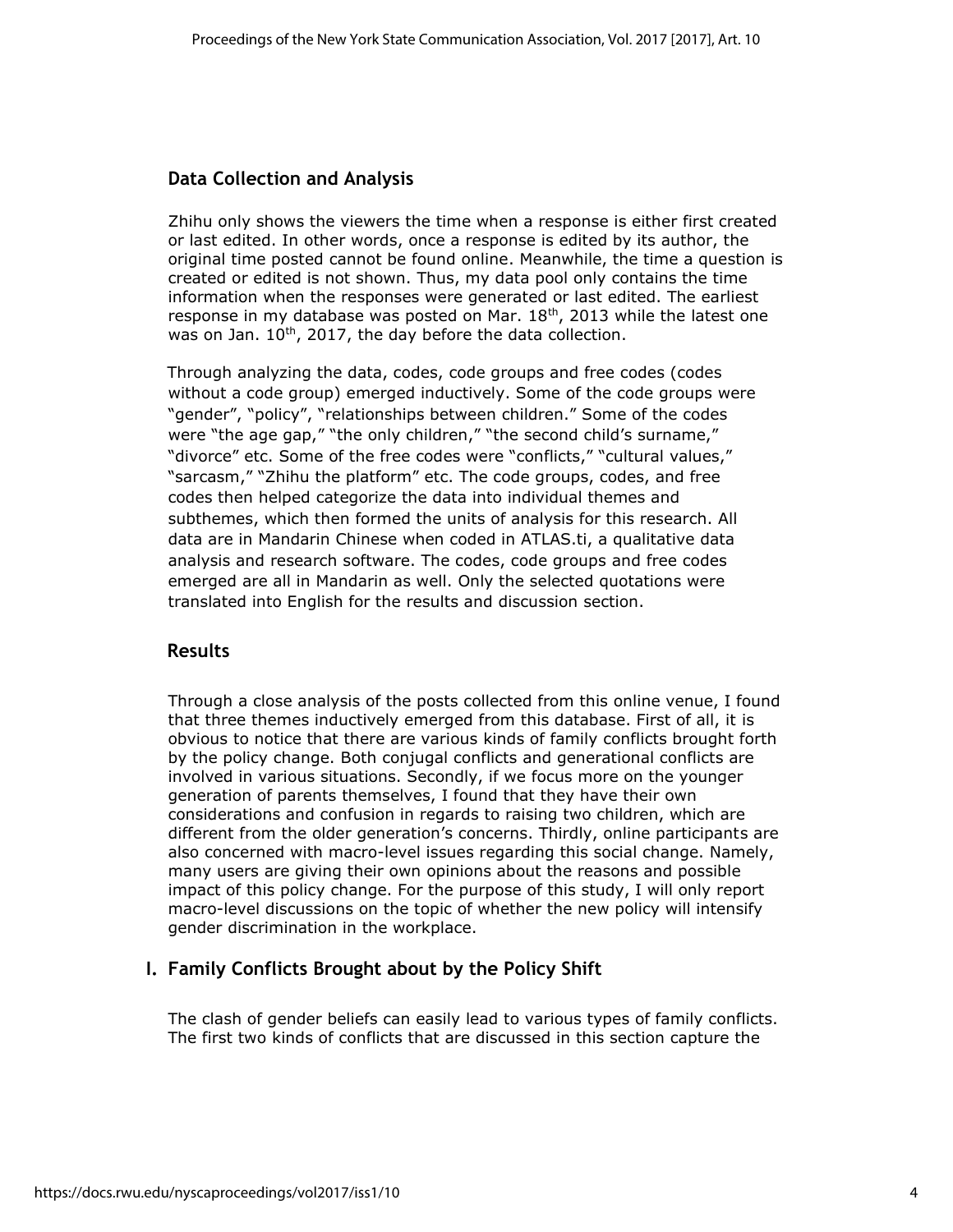tension between the husband and the wife, oftentimes with their own parents backing up each side. Thus, both conjugal conflicts and generational conflicts are involved.

#### **1.1 Wife's refusal to try for a son**

The first conflict is about how women refuse to have a second child because they find that their husbands' family wants a son rather than simply a second child. Some of the wives go through a torturous process of deciding whether to compromise to their husbands' family, but they still decide to divorce their husband at the end. Three question posts in Zhihu apparently describe three surprisingly similar cases. All three of these women already had a daughter. Now that the second child is allowed, their husbands and the husband's family have started to urge them to try for a son. In one of the posts, the author describes how her mother-in-law was pressuring her:

'My mother-in-law says: "This (to give birth to a son) is good for you yourself. You will know it when you grow older. Women must have their own children." I challenged her by asking: "How come I don't have a child? Didn't I give birth to my daughter?" She answered: "Although you gave birth to her, she is going to get married and become part of some other family. How can she still be considered your child?" '

Several wives are not willing to give birth to a second child for numerous reasons. The most cited reason is that they do not want to be treated as tools for reproduction. These women are clear that their husband's family wants a son rather than simply "another child." They feel desperate since they fear that once their husband and in-laws learn that the second baby is not a boy, they will be pressured to have an abortion. These women all decide to divorce finally after an agonizing process of making this decision. What makes them suffer the most is exactly the feeling of being treated as a "tool."

#### **1.2 Disagreement on the surname of the second child**

The second conflict concerning the surname issue is a completely new phenomenon brought about by the policy shift. According to the Chinese traditions, only males can carry the family line. Thus, daughters are not allowed to be included in family trees traditionally because daughters become part of "other families" when they get married (Branigan, 2011). For similar reasons, children inherit the surname of their fathers rather than mothers. However, with the One-Child Policy in effect for more than thirty years, families who only had a daughter presumably had to resort to their girls for carrying on the family line. Now that a second child is allowed, some wives and their parents now propose that the second child inherit the wife's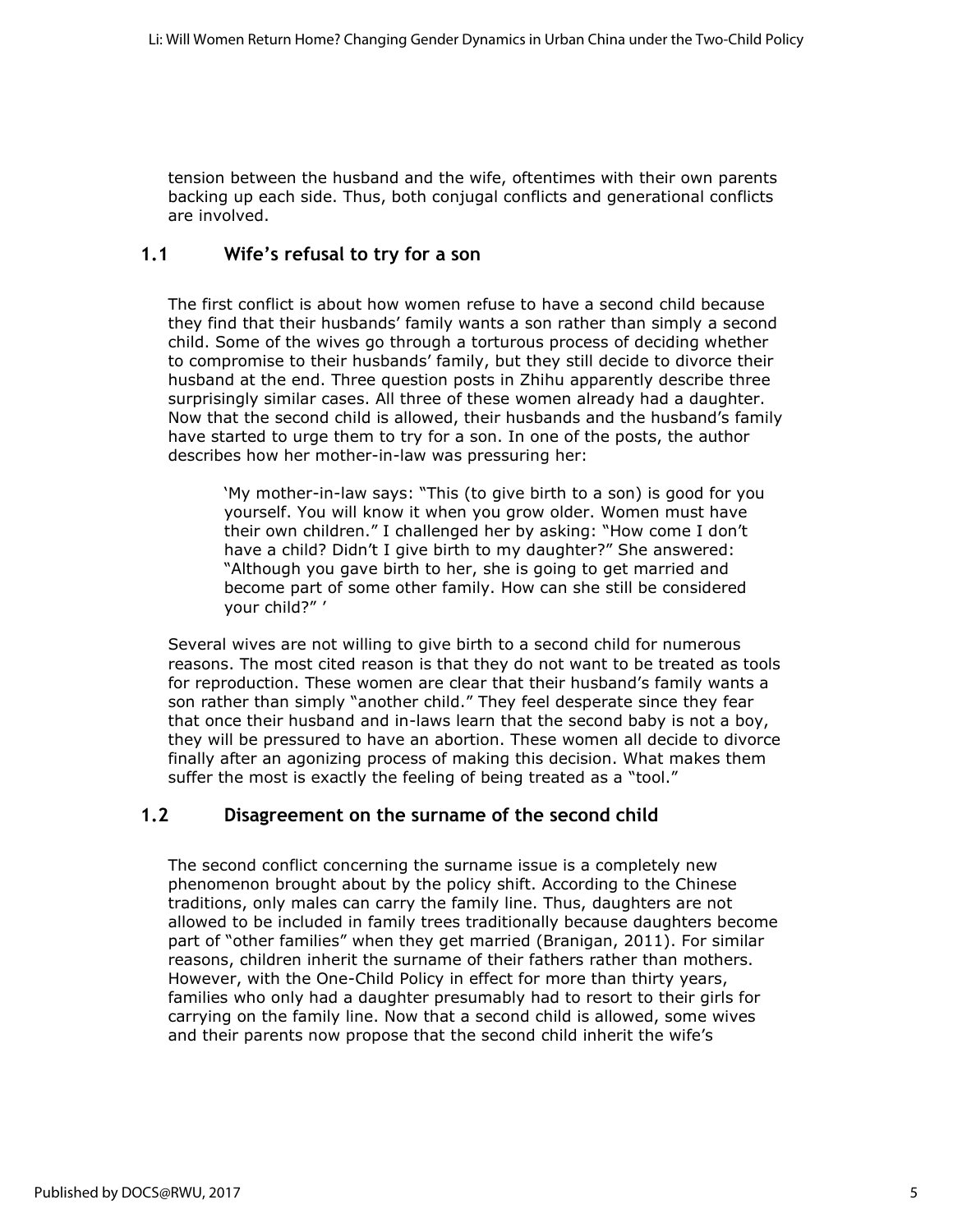surname which contradicts the tradition and thus raises many discussions on this issue.

Three posts describe problems that occur within marriages, and they happen to be surprisingly similar: the clashes all break out right after the first child is born. The wives and their parents in these three stories proposed before marriage that they wanted their second child to inherit the wife's surname, with which their husbands all agreed prior to their marriages. However, all three husbands and their parents regretted their former decisions after the birth of the first child. They were trying however they can to break the agreement because the first child happened to be a girl. The husband's family cannot accept the fact that the daughter will inherit their surname while the second child (possibly a son) will be in line with the wife's family. They, therefore, wanted to change the agreement to have the son inherited the husband's surname whereas they do not care about the daughter's surname.

#### **1.3 First children's resistance to a new sibling**

Because of the uniqueness that this generation of second children is the product of a policy change rather than of family planning in the first place, those first children who post on the online forum have already reached their late teenage years or early adulthood. Before the policy change, they grew up to believe that they were going to be the only child in the family because of the urban environment they lived in. Now that the policy suddenly shifted and, thus, changed the current norm of family structure, it stands to reason that this generation of first children are confused about how they should react to a new sibling. The ages of these first children who post online range between 16 and 22 based on their self-report. Most of the posts express the feeling of confusion and reluctance. A few of them are filled with strong emotions such as anger and resistance, while there are also a few responses indicate a willingness to embrace a bigger family.

The most cited reason for the first children to express their unwillingness to accept the second baby is the huge age gap between the siblings. The age gap matters in this case because an age gap of 20 years between two siblings blurs the boundary of generation. For one thing, the late teenagers and young adults claim that they have already passed the age when they need some companionship to grow up. For another, the first children are afraid that it will be their responsibility to take care of the baby and even to support the second child economically. Under the Two-Child Policy, it is very likely that the first child himself or herself is going to have two children once they get married. Enough burden has already been on their shoulders, let alone to add one more sibling who is only a few years older than their own children.

When the parents want to have a second child while they only have a daughter, things become more complicated under the context of the "son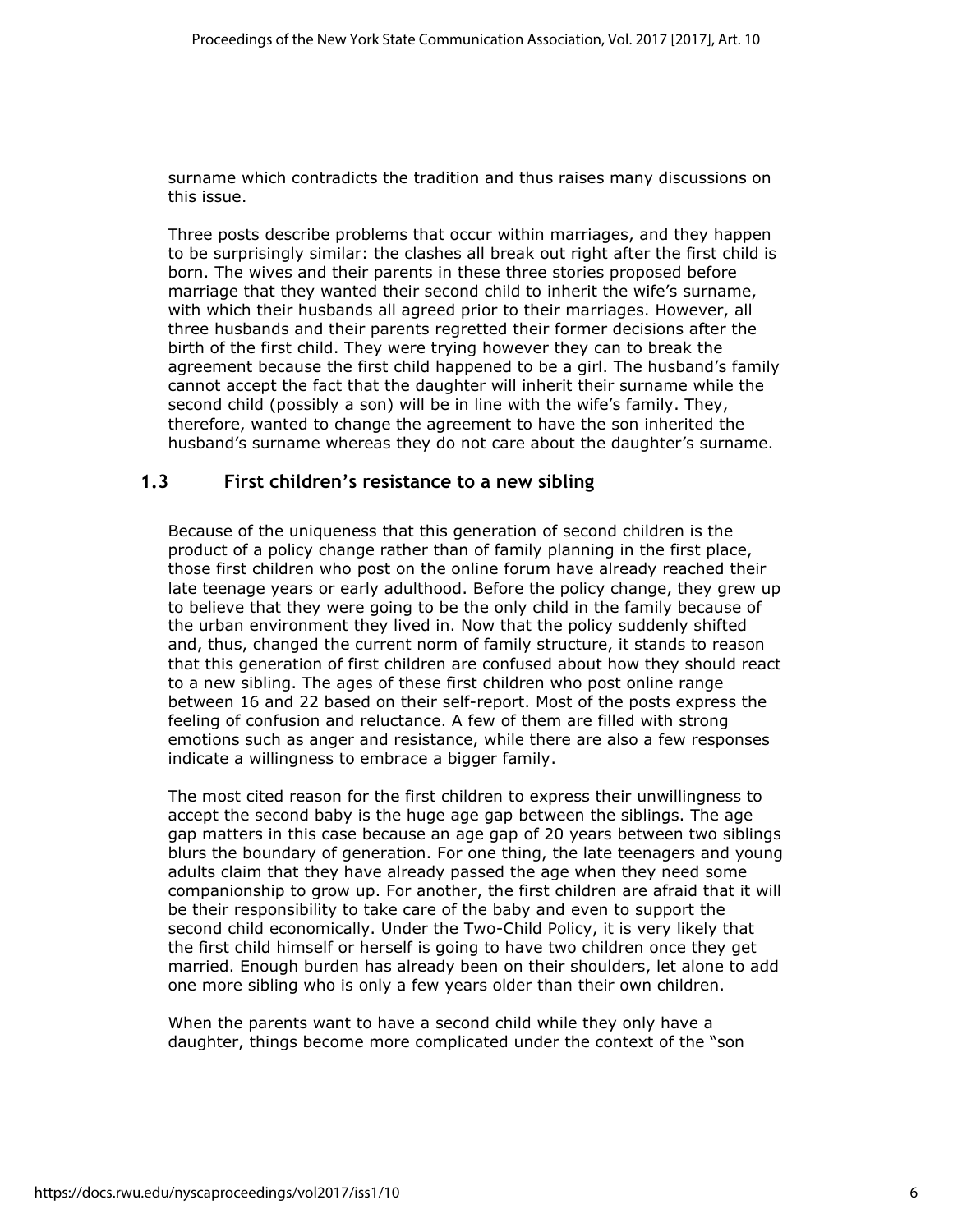preference" tradition in China. The daughters who are the first children are consciously aware that son preference tradition persists as a tradition in the society. It thus makes sense when they become suspicious of their parents' intention of giving birth to another child. One post is titled "I've read many stories online talking about how parents treat sons better than daughters in every aspect. I'm afraid that this will happen to me as well. Am I overthinking it?" The author who writes this question is a 16-year old girl who studies abroad in the United States. Her mother told her recently about her plan to give birth to a second baby, a "little brother" for the author. The mother sounded very determined for a "son" since she had decided to abort the child once the detection reveals it to be a girl. Because of this conversation and based on what she learned about the son preference tradition online, the daughter now worries that her mother favors sons over daughters.

#### **II. Parents' Concerns about Raising Two Children**

In the last section, we learn why some of the parents want a second child or at least how they phrase their intention from the narratives of the first children. The parents in this last group of posts are mainly in their late 40s or early 50s as inferred from the authors' descriptions. This section continues to examine the parents' intention of planning a second child under the new policy, but these posts are mainly from a younger generation of parents. Based on the narratives they provide, most of them were at the stage of planning their parenthood when the policy kept changing in recent years. According to the Sixth National Population Census, the average age for Chinese women to have their first child is 26.24 in 2010 (Fu, Zhang, & Li, 2013). If we take into consideration that urban women's first child bearing age may be slightly later than that of the national average, then authors of posts in this section are very likely to be in their late 20s or 30s. Their main concerns focus on—firstly, they have problems deciding whether a second child is necessary for the family, and secondly, there is a lack of knowledge and experience in terms of raising and educating two children together.

#### **2.1 Whether to have a second child**

Forty-seven responses debate the topic of whether it is better to bring a second child into the family, weighing both the pros and cons. One questioner writes: "This is such a torturous decision. Even though I've listed all the pros on the left and all the cons on the right, it's still a hard decision." Most of the popular responses to questions in this section are long and elaborate—arguing against each other either with their own stories as backups or giving suggestions based on what the authors describe in the posts. Their major concerns can be categorized into these following issues: which way (one child or two children) is better for the child's personality development, which way is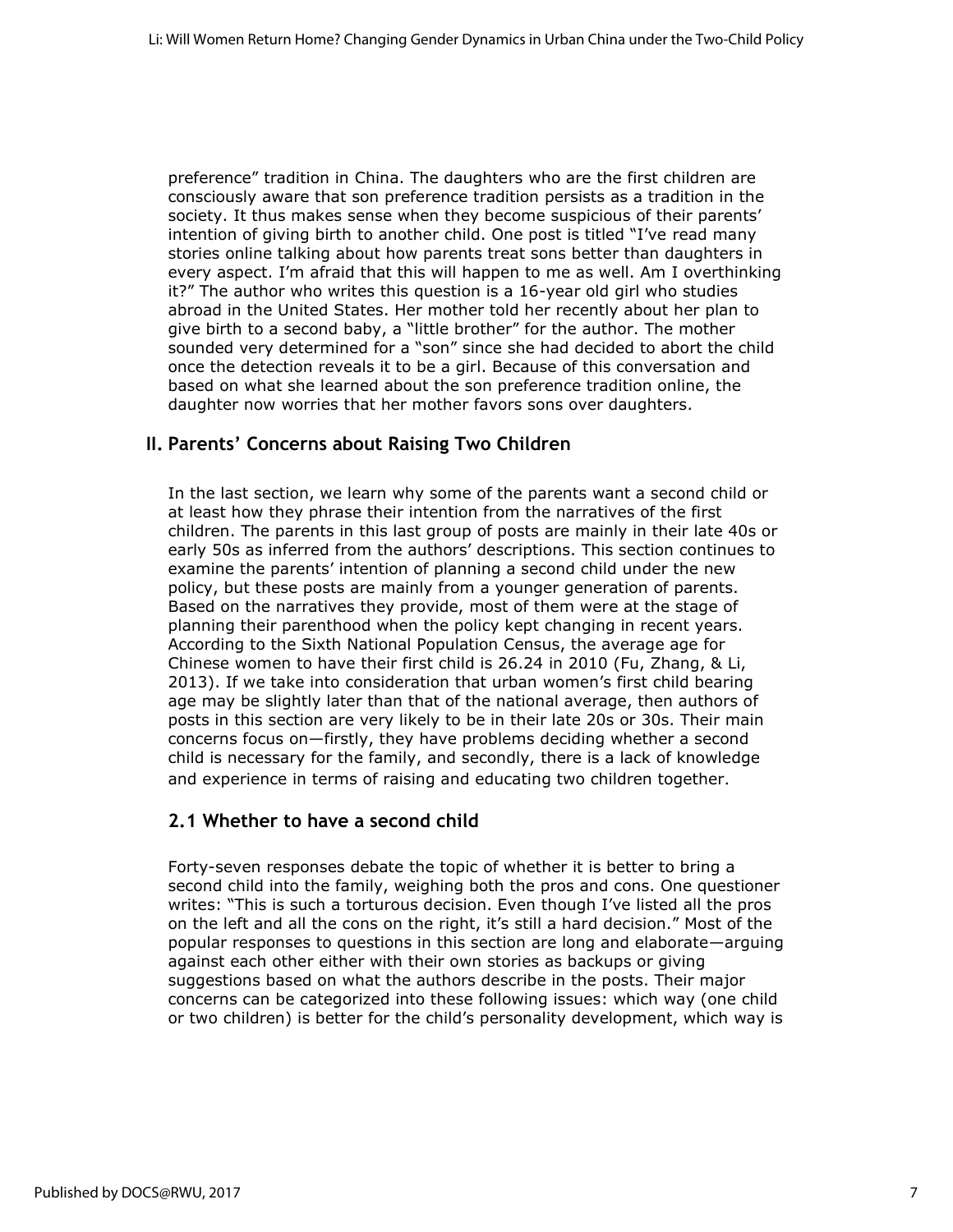better for the maximum use of the family financial resources, and which way fits better with the parents' ideal lifestyle.

#### **Personality Development**

The first clash between the two sides is whether having siblings are essentially important for a human being to grow up mentally healthy. Supporters of "having a second child" argue that their own experience of growing up as the only child in the family is so lonely that they do not want their child to experience such loneliness again. However, opponents of "having a second child" rebut that their experiences growing up as the only child were never lonely—they had all kinds of companionship from classmates, friends, parents to neighbors.

#### **Resource Allocation**

Another conflict that the debate focuses on is how much money a family should prepare for a child to come to this world. Supporters of two children families argue that once a family's economic status reaches a level that both children can enjoy a reasonable average amount of educational resources, then giving birth to a second baby should not be a difficult decision to make. The opponents state that China is now in an age of "luxury education," meaning that the cost of raising a child is surging exponentially because of the fierce social competition and legacies of the One-Child Policy. Thus, it is better to prepare all your resources for the investment of one child—taking them to piano lessons, getting them into the elite schools, and sending them abroad—rather than dividing the money by two.

#### **A Choice of Lifestyle**

The third point that the debate centers on is one's lifestyle choice. One mother user who does not want a second child says that two children will take too much time from her. She wants to have time for her own life, career, and personal habits—that is why there is not enough time for her to take care of two children. Another user gives an opposing view by sharing her own experience of taking care of two children. Her point is that "it's easier, not harder, to raise two kids together" because the two children can keep each other company so that the parents can enjoy more time of their own.

#### **2.2 How to raise two children together**

This section gathers posts that solicit advice on parenting techniques of a multi-children family. Questions in this section mainly enter the discussion from two perspectives: (1) How to prepare the first child for the birth of the second; (2) How to manage the relationship between two children. Similar to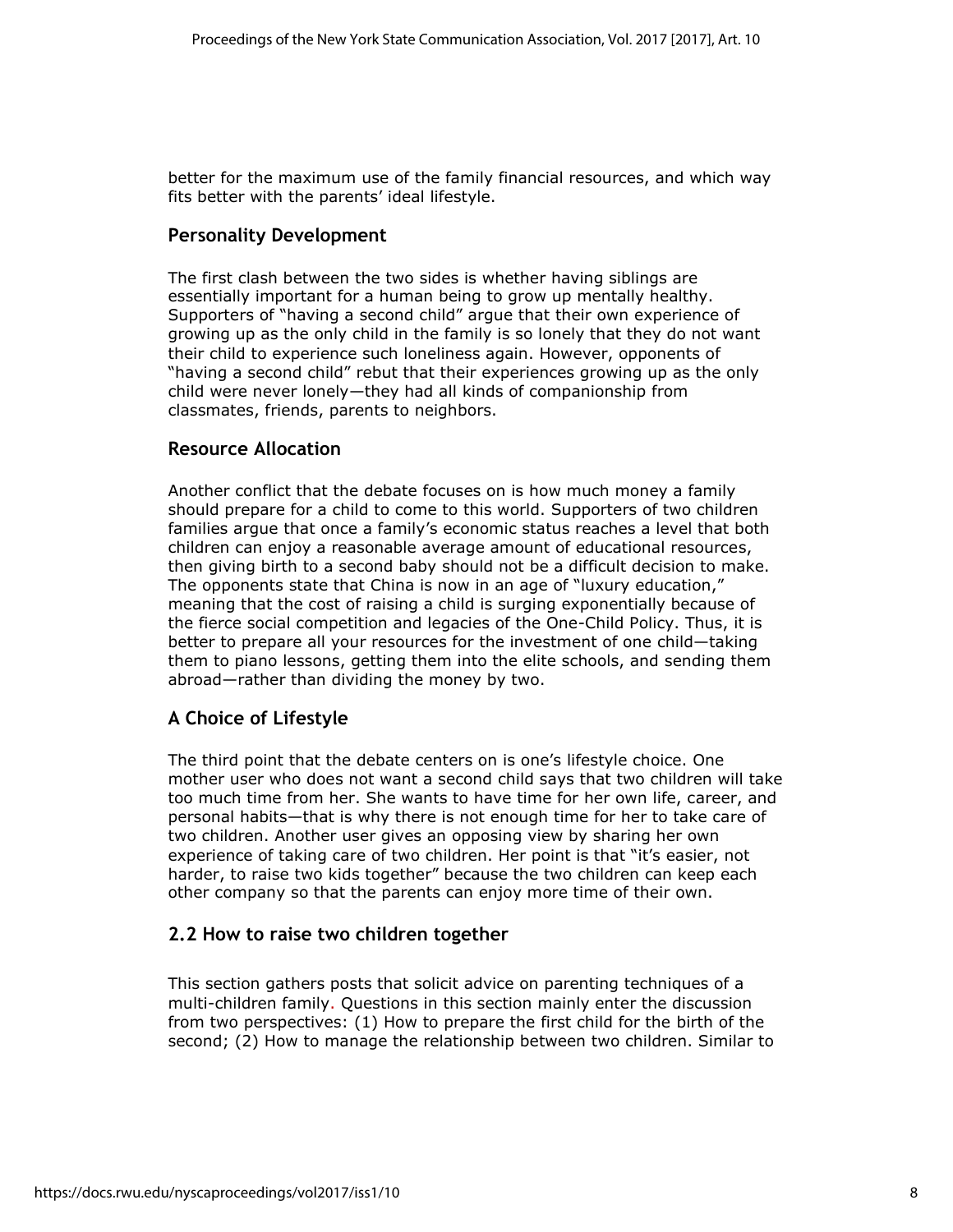the last section, the questioners and respondents in this section are likely to be in their mid-20s to late 30s, based on the fact that, firstly, many of them are right at the time of considering a second child while their first child is still a preschooler, and secondly, for those who have already had two kids, there does not seem to be a wide age gap in between their children. Six questions that focus on the first perspective phrase their questions similarly, such as "I'm now considering having a second baby, how should I guide the first kid to accept this?", "I've already decided to have a second child, how should I explain this to the first child?" Most of the suggestions in the responses are given by parents who have already had two children. They share their experiences while at the same time reflect on what they have done that may have a positive effect on reducing the first child's resistance to the second.

#### **III. Policy's Effect on Gender Equality in the Workforce**

When it comes to the topic of raising a child, what should be discussed at the same time are the roles that the husband and wife play during the process of upbringing. The Two-Child Policy has brought changes to maternity leave related regulations as well. In China, female labor protection regulation stipulated 98 days of paid maternity leave. By May 2016, fourteen provinces in China have extended the time to a total of 128 or 158 days. The average days allowed for paternity leave is 15 days while the exact regulations vary by provinces (Laney Zhang, 2016). This begs the question of whether the new policy will further worsen the current situation and solidify male dominance in the workplace since women are now 'expected' to give birth to two kids and enjoy longer maternity leaves.

Zhihu users who post questions that address women's life-career balance or employment discrimination generally phrase their questions more in a broad sense than from the perspective of individual cases. For instance, "Will the open-up of the Two-Child Policy exacerbate discrimination against women in the workplace?"; "Whenever a company hires an unmarried woman, they know that she will probably take her maternity leave twice. Then why do companies hire female staff anyway?" From the way people phrase and describe their questions, we can infer that most of the users assume women were at a disadvantage in the job market in the One-Child Policy era. They are now basically asking whether this gap will be further widened because of the policy change.

An examination of the responses to this type of question reveals that most of the respondents are pessimistic about this issue. Almost all posts indicate, either directly or indirectly, that the authors believe discrimination against women will be intensified due to the population policy change. For instance, one user asserts that a company will not promote a woman if she has not yet given birth to her second child. At the same time, because of this new social expectation, it is very likely that women may have to choose jobs that are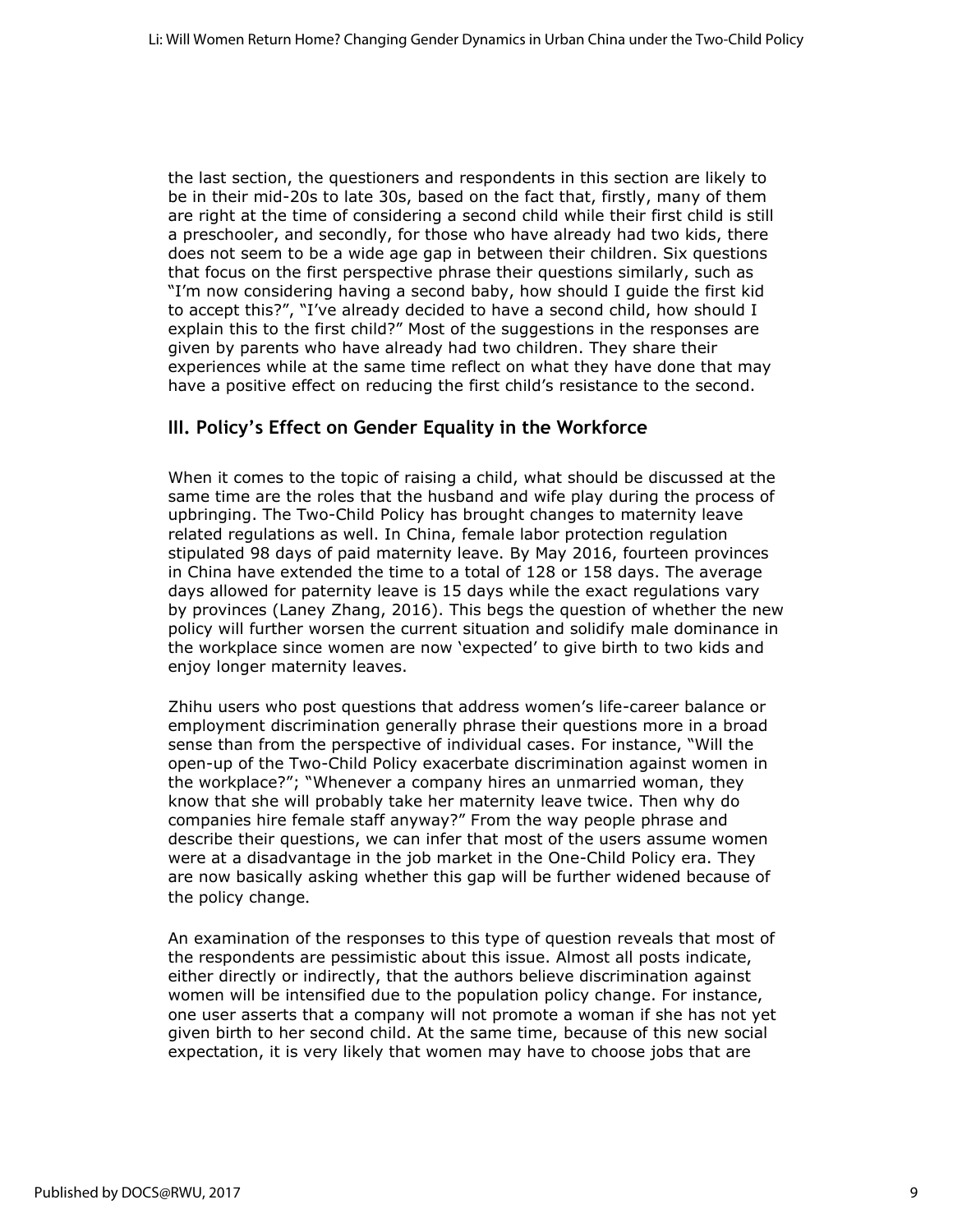less challenging and less lucrative at the very beginning of entering a career path since she is less likely to secure an ambitious position after her maternity leave.

#### **Discussion**

Based on the data collected and presented in the last section, this section intends to discuss possible further conclusions and implications. The results section has presented the data based on the topics and themes that emerged from the content of these online discussions. It is true that the discussions held online are very expansive in scope, covering a wide range of topics such as conflicts in marriage, kinship grudges, parenting skills, costs of education, and work-life balance. However, every aspect of life speaks to the gender dynamics of urban Chinese society from a different perspective. This section will reframe the arguments and supporting evidence in data through the lens of gender. In this section, I argue that: (1) The "son preference" concern is diminishing through the passing on of generations; (2) Urban Chinese women increasingly expect and fight for gender equality.

#### **I. The "Son Preference" Tradition: Mitigating through Generations**

The overall presentation of the data suggests that this gender-biased tradition is still influential and prevailing even in urban areas of China. However, a closer examination reveals that this tradition is actually diminishing through the passing of generations since there is a clear distinction between the older generation's and the younger generation's concerns about childbearing.

As noted in the data, the notion of "son preference" appears in all subsections under the "family conflicts" section and each subsection discusses this tradition from a slightly different lens. In the section of "wives' refusal to try for a son," the discussion shows how eager and stubborn some of the husbands and their families are by insisting on having a son. Here "son preference" refers to how families still put an emphasis on having a son, ignoring the wives' disagreement and resistance. In next section concerning whose surname to adopt, the "son preference" tradition is reflected in how families insist on having the son to carry on the family name. The section that addresses the first children's resistance indicates some other aspects such as resource allocation.

To take it a step further, it is not difficult to notice that the older generation is generally more insistent and stubborn when it comes to having a son or a grandson. Take the section of "family conflicts" as the example again. In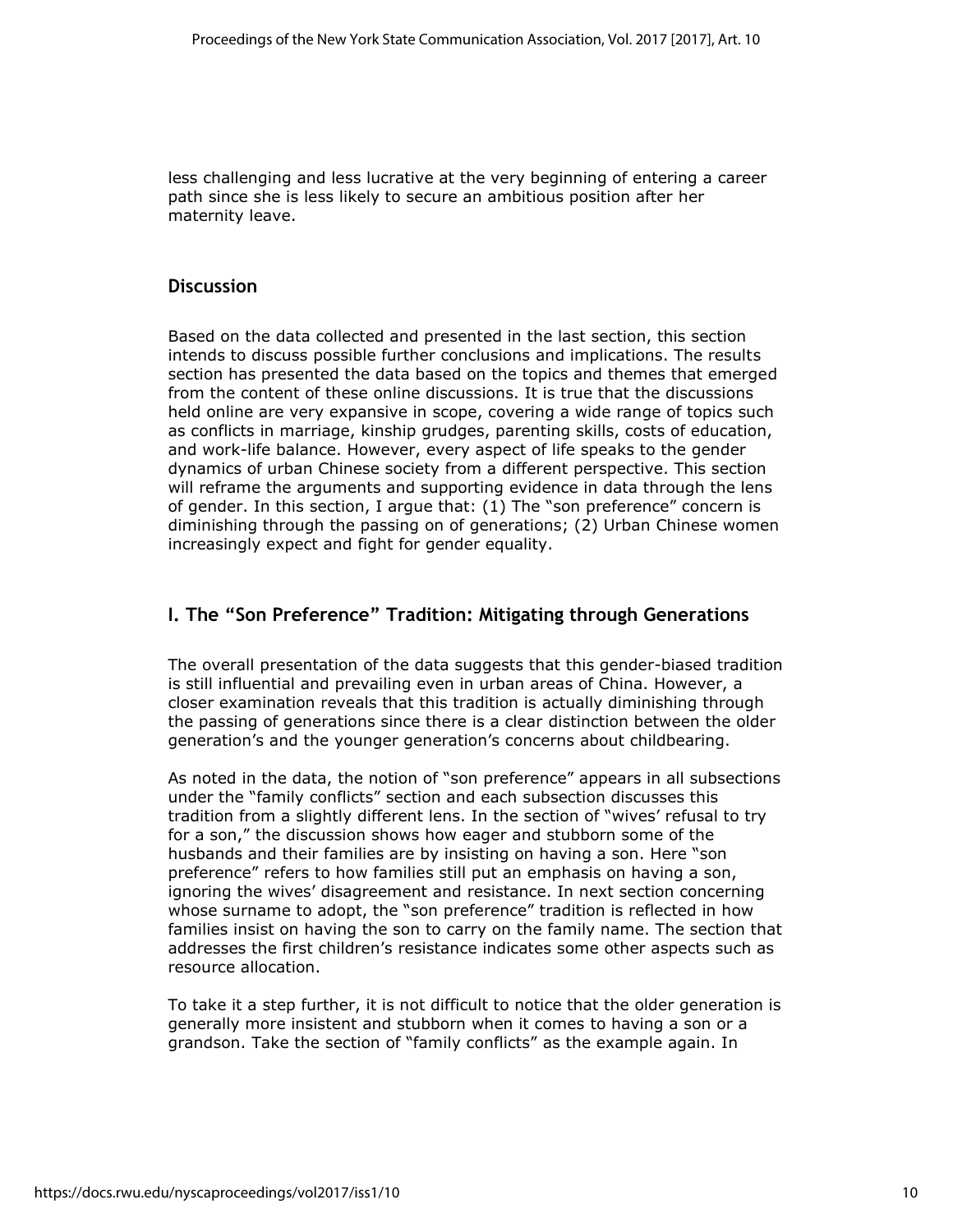cases when the wife and the husband cannot agree on whether to try for a son since the policy allows, it is usually the husband's parents who are constantly nagging and trying to persuade their daughters-in-law. Then in the section about the child's surname, again, the husband's parents are usually the ones who are directly negotiating with the wife, insisting on having a grandson rather than a granddaughter to carry the family name. In the above two sections, some husbands did side with their parents, but in many cases, it is unclear whether or not they really agree with them, or, if they are just too afraid to go against their parents' will since it is considered "unfilial" in Chinese culture. As already argued in the result section, those couples who are newly married and considering having babies are the most likely to be born in the 1980s and early 1990s (in their late 20s or 30s).<sup>2</sup> Thus, their parents' generation is likely to be born between the early 1950s to mid-1960s, and are likely in their 50s or 60s accordingly.

In contrast, in the section that focuses on the younger parents' concerns when they consider having a second child, it is very clear that they seldom even mention the child's gender as an issue. As shown in the data, this generation of parents' main concerns are (1) what kind of family will benefit the child's personality development the most; (2) whether they have enough time and wealth to provide their children with good education; (3) what kind of lifestyle they want as parents and as individuals. Though it seems that users all held different views on various issues, most of their arguments are addressing "how can I make it the best for my child" rather than being picky about which gender of the child will, in return, benefit the parents themselves the most. By comparing the general concerns from parents of these two generations (couples in their late 40s to 60s and couples in their late 20s to 30s), there is a clear trend that people tend to care less about the gender of the child when the parents are younger.

#### **II. The Expectations for Gender Equality: Increasing among Urban Women**

Along with a diminishing trend of the "son preference" tradition as the people in their childbearing age changes in demographics, my data also indicate strong expectations for gender equality among urban women, particularly among the younger generation of mothers. These urban young women today not only pursue lives with more emphasis on a work-life balance but also openly voice and fight against patriarchal norms which the society used to take for granted. To put it in another way, there is a tendency for urban women to take active control of their lives and define how a woman's life should be instead of conforming to traditional gender norms. This section illustrates how they are taking active roles in resisting patriarchal social

<sup>2</sup> According to the Sixth National Population Census (2010), the average age for Chinese women to have the first child is 26.24.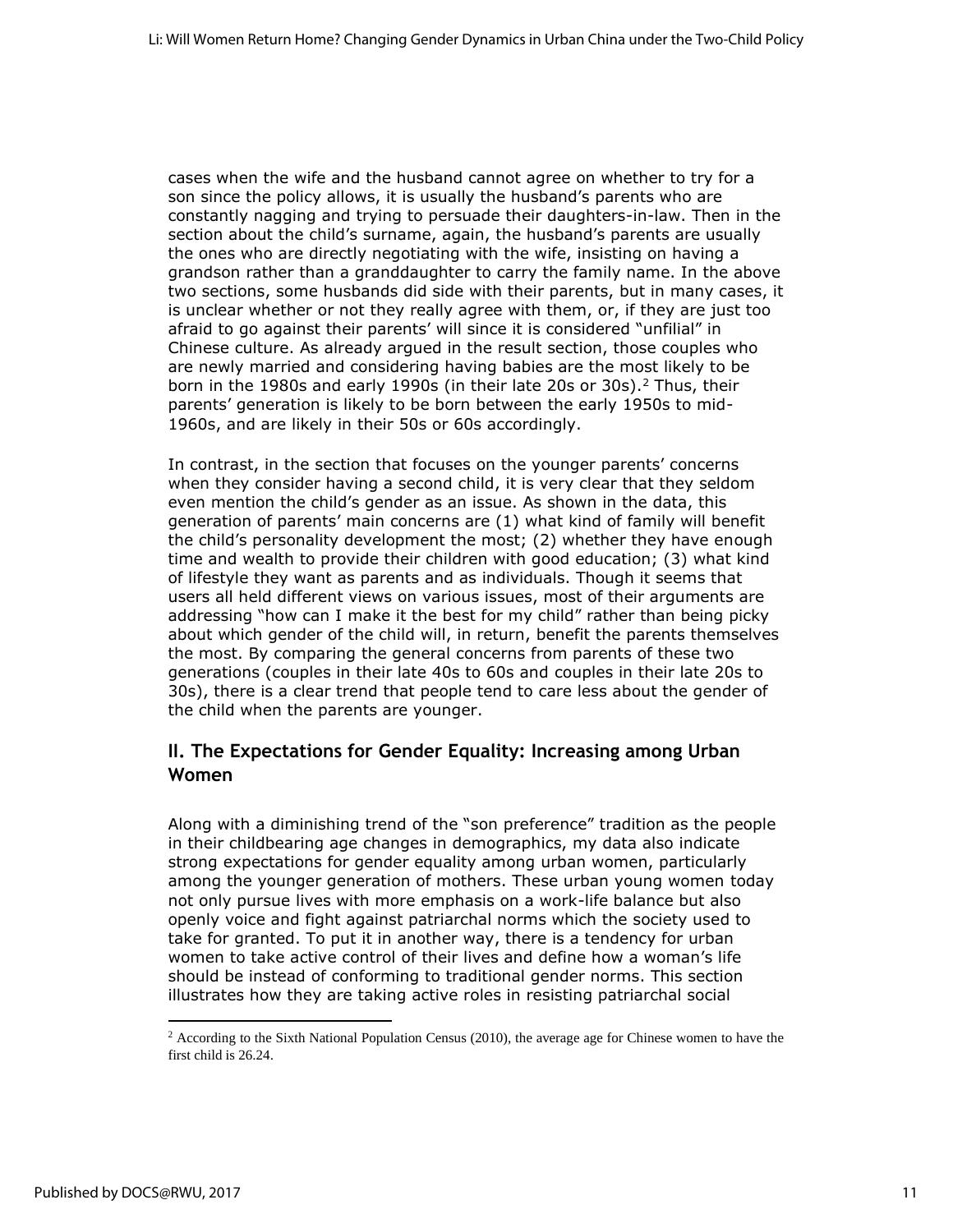expectations for women in three ways: (1) they give equal emphasis to their roles as a professional, an individual and a mother; (2) they have the courage to divorce their husband eventually once they realize their husband's family is deep-rooted in "son preference"; (3) they persist in defending their right to let one of the children inherit their own surname because they do not want to succumb to the patriarchal norm that only men are entitled to carry on a family line.

#### **2.1 "I'm not the kind of mom who focuses solely on the child."**

As Borisoff (2005) has noted in Hewlett's book *Creating a Life*, the limit on one's time is one of the biggest barriers for women to "have it all" from three aspects: the time clock for developing a career, for establishing oneself and for having children. This clock also ticks for urban Chinese women as the data suggest that they strive to create a balance among the exact three aspects of life. Still adhering to the illusion of "Having it all," many urban mothers in China insist on having only one child against all odds in spite of the policy change.

Almost all young mothers who hold the opinion that they only want to have one child argue that they value their professional development, personal life, and their child at the same time— they are of almost equal importance. Thus, to raise only one child instead of two is a strategy to make the balance among all three.

#### **2.2 "I divorce my husband because I'm NOT a tool for reproduction."**

The second perspective that indicates an increasing expectation of gender equality lies in the group of urban women who possess the courage to divorce their husbands once they realize their husbands and their family are firmly entrenched in the "son preference" cultural tradition. My data indicate at least 7 cases in which female authors tell similar stories of how they finally ended their marriages because their husbands were urging them to try for a son, which is clearly a strong theme that emerges from discussions concerning the gender of the second child.

This phenomenon is worth noticing because it is consistent with prior studies in that the urban and the educated women are the most likely to initiate a divorce (Wang & Zhou, 2010) but also provides insights into why the level of education is correlated with the high divorce rate. As indicated by my data, urban women with a high educational level do not tolerate biased attitudes against girls. In other words, this phenomenon addresses how the awareness of gender equality plays its role in serious conjugal conflicts that may finally lead to divorce although the media love to portray willfulness and a rising individualism as the main cause of the surging divorce rate (Yardley, 2005).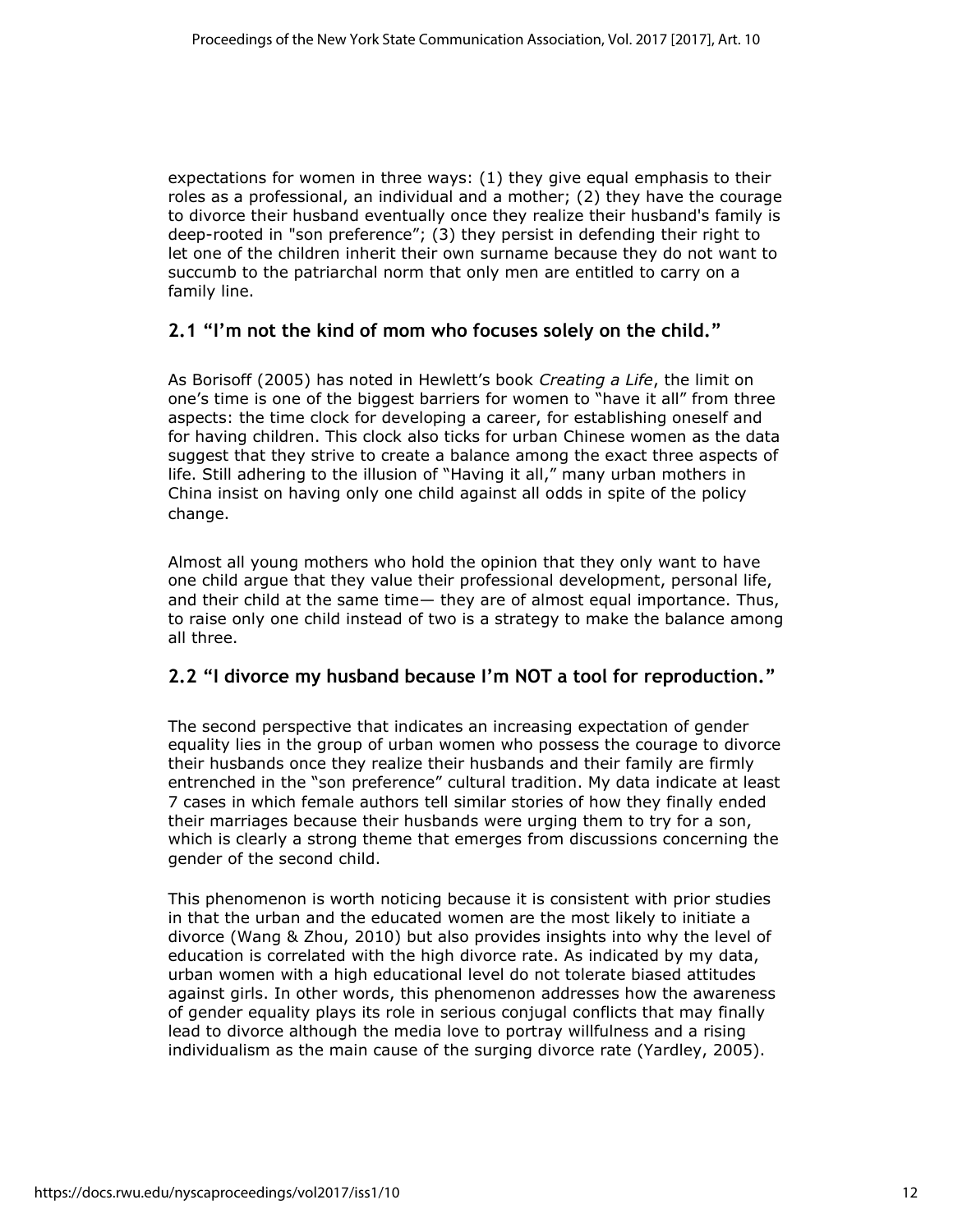### **2.3 "I don't mind whose surname my child adopts, but men can't take it for granted."**

In the section that focuses on the surname issue, none of the women who vent their anger online say that what they actually care about is whether the family line can be carried through the surname adoption. Rather, these women are angry mainly because the husband's family only cares about the son's surname while a daughter's surname is not important. Therefore, the wives in these cases interpret it as gender discrimination and, thus, become deeply unsatisfied. Another reason emerged from a response that claims women act against the patrilineal norm of surname adoption because women believe it should be negotiable rather than taking for granted. Under China's Marriage Law, a child can take the surname either from the father or the mother's side (Xiong, 2010). Women now dare to claim their own rights entitled by the law rather than succumb to what a patrilineal society prescribes.

On the contrary, males tend to conform more to the patriarchal and patrilineal social norms in comparison with urban females, even for husbands in the younger generation. As presented in the last section, when the husbands' family urges the wife to give birth to a second child or when they insist on having a son to inherit the family name, the husbands either stand with their own parents or give very vague opinions on the issue. Very few of them dare to speak for and defend their wives' position. It is true that Chinese families value the notion of filial piety to a great extent. This legacy of Confucius not only survives in contemporary China (Yue & Ng, 1999) but has become consolidated and even intensified in the only children generation (Deutsch, 2006). By virtue of filial piety, children have the obligation to respect their parents, obey their wills, respond to their needs, as well to provide financial support for them in their old age (Deutsch, 2006). Thus, the fact that the husbands feel reluctant to speak for their wife and daughter may partly be attributed to their unwillingness to argue against their parents' will.

However, even if filial duty may serve as part of the excuse, the urban husbands still tend to hold on to the traditional patriarchal norms much tighter than that of the urban women. As suggested by the data, the husbands tend to feel uncomfortable and disturbed when women start to challenge the patriarchal system. Their insistence on the surname traditions, gendered family roles and even having a son rather than a daughter for the second child are all typical cases in point. In other words, growing up in a similar social period and under similar social environments, a majority of urban Chinese women are embracing the notion of gender equality while men generally maintain relatively more traditional gender beliefs. The conflicting opinions held by males and females speak to Harding's Standpoint theory, which contends that the social groups that one belongs to shape the way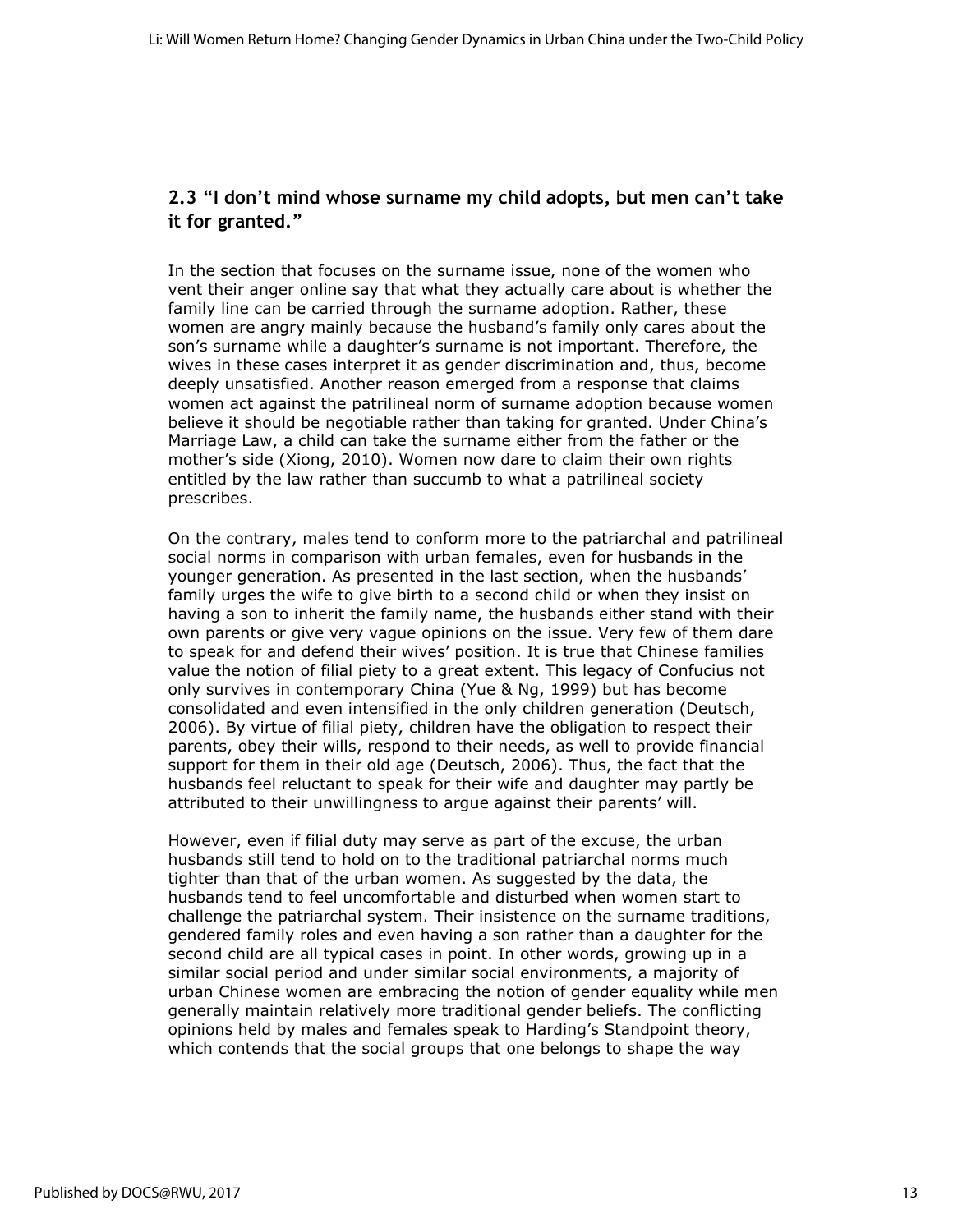people experience the world (as cited in Houston & Wood, 1996). Men and women are obviously accorded unequal status and opportunities in a society that is long considered "patriarchal, patrilineal, and patrilocal" (Hong, 1987). Thus, when it comes to negotiating gender power within a family, it stands to reason that men are not yet ready for challenges from women.

#### **Conclusion**

This study aims at exploring the hotly-discussed issues online concerning the recent policy shift in China from the One-Child Policy to the Two-Child Policy and how the online discourses mirror the changing gender norms in the urban areas. As demonstrated in the previous sections, data collected from Zhihu.com under the topic of "the second child" address various family conflicts brought about by the policy change, as well as parents' concerns when it comes to having a second child. By analyzing Zhihu users' narratives and opinions in regards to the policy change, this paper comes to two conclusions: firstly, although still prevailing in urban China, the "son preference" tradition is dwindling as generations pass on; secondly, urban women tend to embrace the notion of gender equality and fight for their rights against tradition, while men hold more traditional beliefs about gender divisions of labor.

Admittedly, this study is restricted by certain limitations. It is worth noting that each online platform has its own community culture and target user group. As addressed in the methodology section, data collected from Zhihu.com are possibly skewed to opinions from Internet users with a relatively higher educational level. Thus, Zhihu.com may provide a relatively more supportive environment for egalitarian gender beliefs compared with other online venues. Another intrinsic limitation of the web-based content analysis is that demographic information from participants cannot be entirely accurate. The researcher has to make educated guesses about the location and age group of the forum participants. In the case of this study, I draw conclusions based on two types of essential demographic information: the age group of participants and the urban-rural divide—both are inferred from the data based on the users' self-reported personal information and the community culture of the chosen online venue.

The findings of this study also provide future research directions that deserve attention from scholars in related fields. One important aspect of the issue that was not fully discussed in this study is gender inequality in the workforce under the Two-Child Policy. Findings of this study have already suggested that urban women today value their career development as much as their roles as mothers and as individuals. Thus, whether China's policies and laws can protect working women's rights and support new mothers return to work may wield enormous influence over people's decisions to have a second child.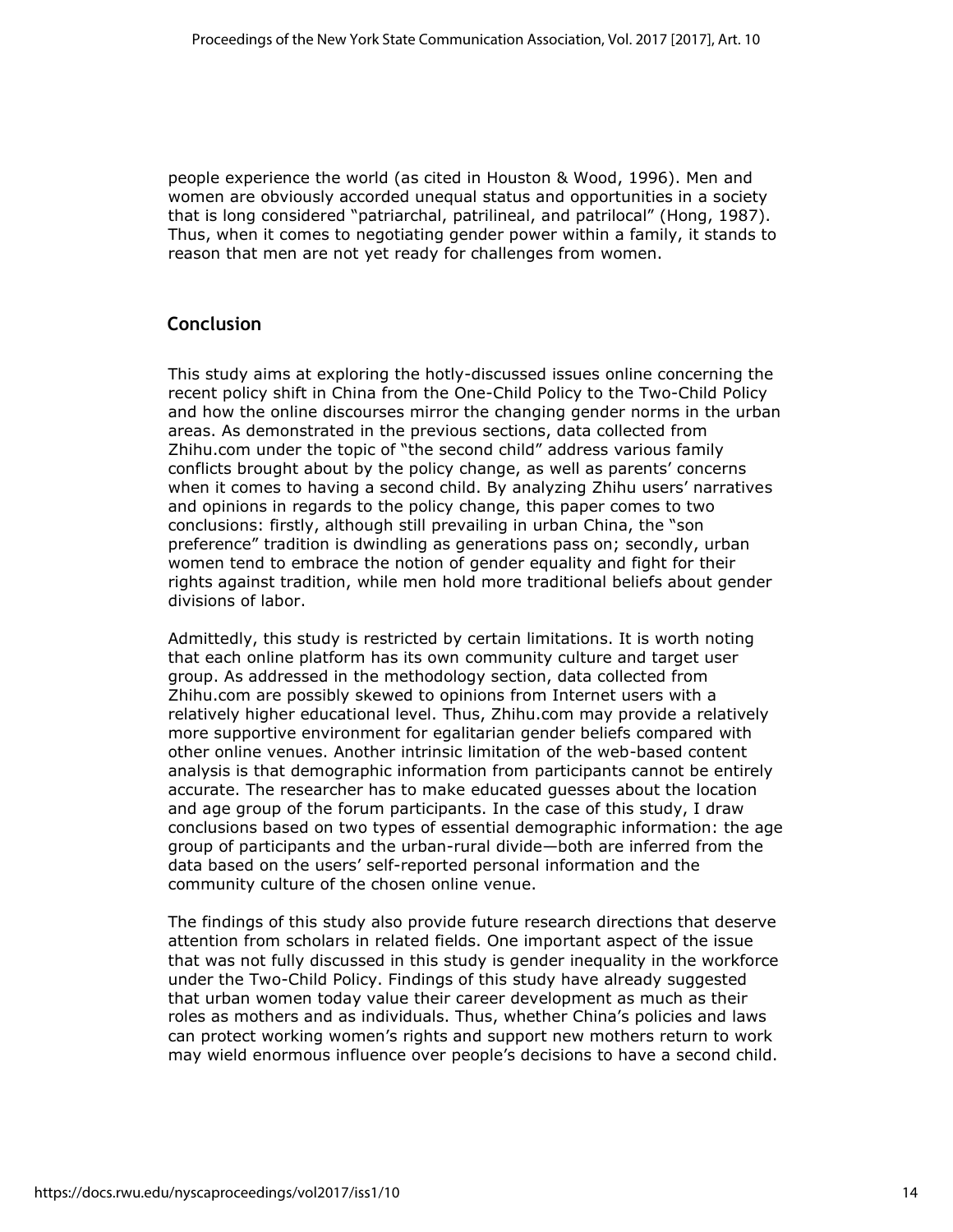Due to the relatively short time of implementation of the new policy, this study only examines online users' opinions on whether the new policy will intensify gender discrimination in employment. Future research should track the promulgation and implementation of these supportive policies that are in line with the Two-Child Policy and examine their influences on gender equality in China's workplace.

Ever since the relaxation of the One-Child Policy in Nov. 2013, the state media started to promote "women return home" as a valuable life choice. While it is true that both men and women should be allowed the freedom to negotiate their roles either in the family or in the workplace, this study suggests that advocating traditional gender division of labor may not be an effective strategy to encourage birth application. On the contrary, women will be more willing to give birth to a second child if they know that their daughters will grow up as happily as their male counterparts, if they are sure that their husbands will share with them the childcare responsibilities, and if they are confident that they themselves can still pursue their career goals after childbirth. To ease women's concerns, promoting gender equality may, in turn, contribute to an increasing birth rate in urban China.

#### **References**

- Blumer, H. (1973). The nature of symbolic interactionism. In D. Mortensen (Ed.), *Basic readings in communication theory* (pp. 102–20). Harper & Row.
- Borisoff, D. (2005). Transforming motherhood: "We've Come a Long Way," maybe. *Review of Communication*, *5*(1), 1–11.
- Branigan, T. (2011, November 2). China's great gender crisis. *The Guardian*. Retrieved from [https://www.theguardian.com/world/2011/nov/02/chinas-great](https://www.theguardian.com/world/2011/nov/02/chinas-great-gender-crisis)[gender-crisis](https://www.theguardian.com/world/2011/nov/02/chinas-great-gender-crisis)
- Deutsch, F. M. (2006). Filial piety, patrilineality, and China's One-Child Policy. *Journal of Family Issues*, *27*(3), 366–389.
- Fong, V. L. (2004). *Only hope: Coming of age under China's One-Child Policy*. Stanford University Press.
- Fu, C., Zhang, L., & Li, Y. (2013). Characteristics of the changes of population fertility in China based on the sixth census. *Statistical Research*, *30*(1), 68–75.